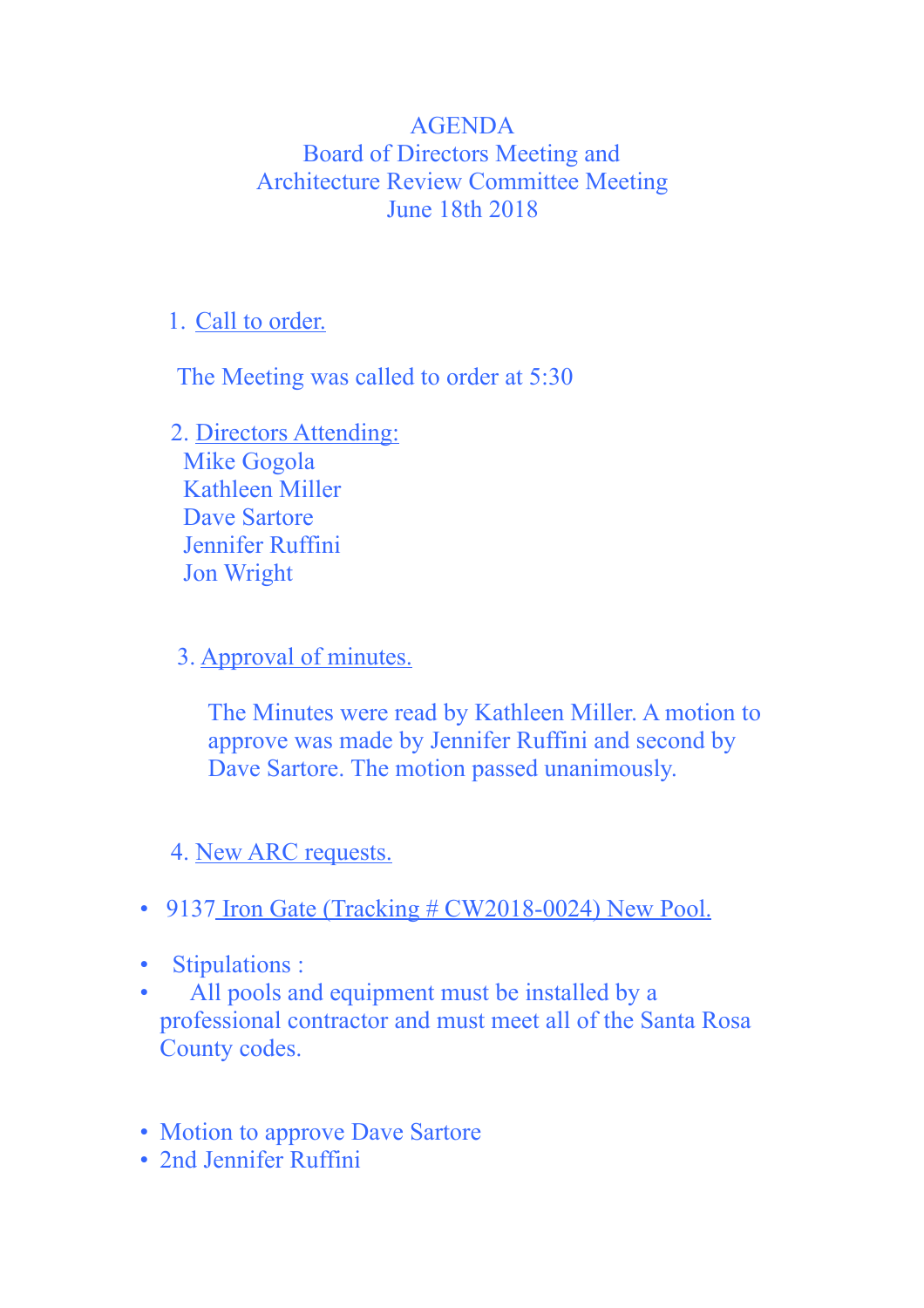- 6208 Brighton Lane (Tracking # CW2018-0023) Stain Fence
- Stipulations:
- The stain must match the color of the house
- Motion to approve Dave Sartore
- 2nd Jennifer Ruffini
- 5743 Heatherton Rd (Tracking# CW2018-0022) Pool enclosure
- Stipulations:
- none
- Motion to approve Dave Sartore
- 2nd Jennifer Ruffini
- 5703 Heatherton Rd(Tracking#CW2018-0021) Shed 12X12
- Stipulations
- the building shall be a color comparable to the main house.
- Shed must comply with the code of covenants.
- Motion to approve Dave Santore
- 2nd Jennifer Ruffini

## 4. New business

- Front Gate.
- Ask for bid from Johnson security Co for the Shamrock entrance.
- the front cameras will be installed at the back entrance and new cameras will be install at the main entrance.
- Flowers are growing very tall at the main entrance and blocking the view.